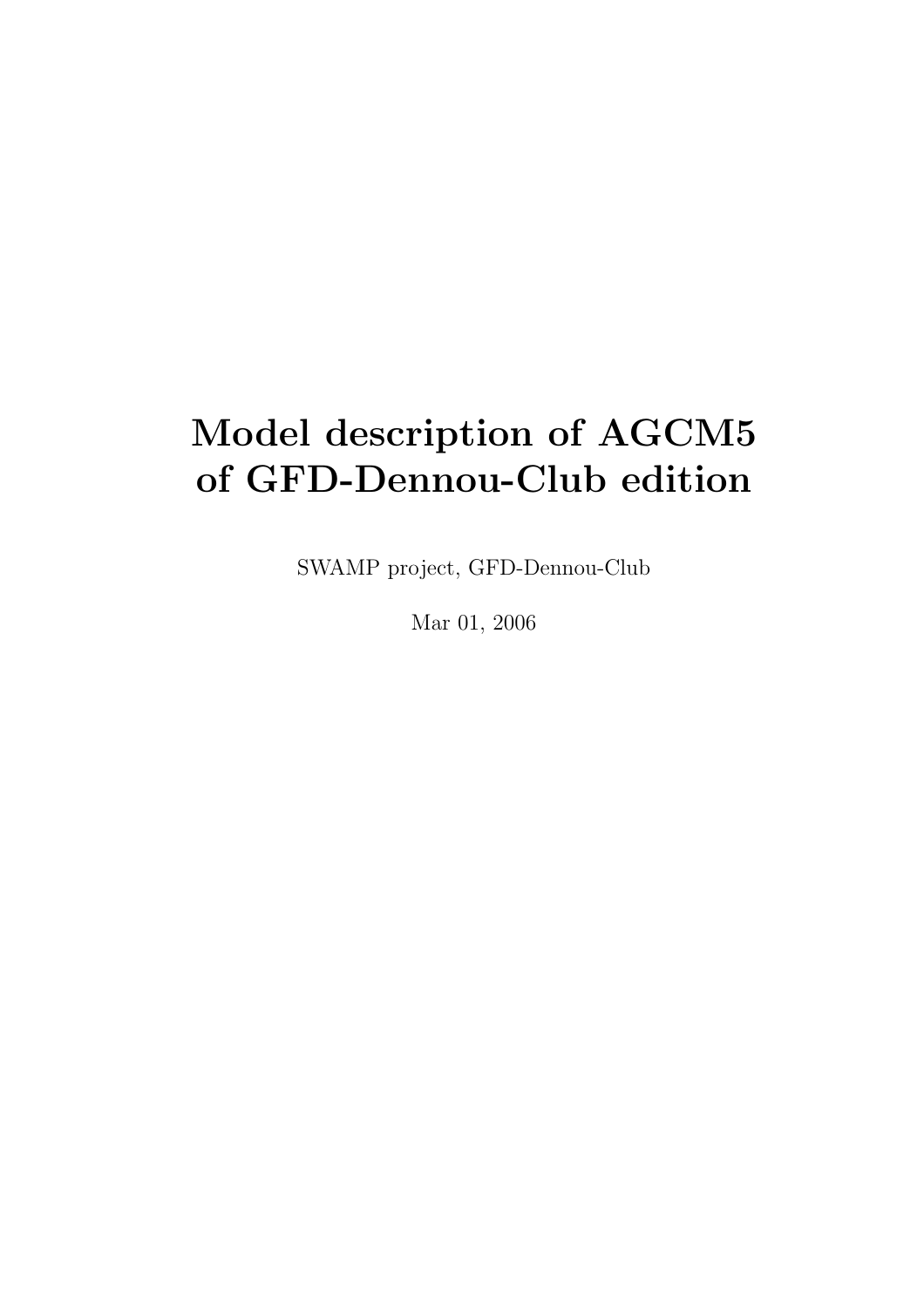AGCM5 of the GFD-DENNOU CLUB edition is a three-dimensional primitive system on a sphere (Swamp Project, 1998). The model is basically the same as that used in Numaguti (1993), and its details are described in Numaguti(1992). In the following subsections, we briefly describe the model system and its implementation.

## 1 Basic equations

The dynamical part of the model consists of the vorticity, divergence, hydrostatic, humidity and thermodynamic equations as follows.

$$
\frac{d\zeta}{dt} = \frac{1}{a\cos\varphi} \frac{\partial}{\partial\lambda} \{ -(\zeta + f)u - \dot{\sigma}\frac{\partial u}{\partial\sigma} - \frac{RT'}{a\cos\varphi} \frac{\partial\pi}{\partial\lambda} \} \n- \frac{1}{a\cos\varphi} \frac{\partial}{\partial\varphi} [\{ (\zeta + f)v - \dot{\sigma}\frac{\partial u}{\partial\sigma} - \frac{RT'}{a} \frac{\partial\pi}{\partial\varphi} \} \cos\varphi] - F_{\zeta}^{diff}, \quad (1) \n\frac{dD}{dt} = \frac{1}{a\cos\varphi} \frac{\partial}{\partial\lambda} \{ (\zeta + f)v - \dot{\sigma}\frac{\partial u}{\partial\sigma} - x\frac{RT'}{a} \frac{\partial\pi}{\partial\varphi} \} \n+ \frac{1}{a\cos\varphi} \frac{\partial}{\partial\varphi} [\{ (\zeta + f)v - \dot{\sigma}\frac{\partial u}{\partial\sigma} - \frac{RT'}{a} \frac{\partial\pi}{\partial\varphi} \} \cos\varphi ]
$$

$$
\begin{array}{ccc}\n a \cos \varphi \, \partial \varphi^{11} & \partial \sigma & a \, \partial \varphi^{12} \\
-\nabla^2 (\Phi + R\overline{T}\pi + E) - F_D^{diff},\n\end{array} \tag{2}
$$

$$
\frac{d\pi}{dt} = -\frac{1}{a\cos\varphi}\frac{\partial u}{\partial\lambda} - \frac{1}{a\cos\varphi}\frac{\partial}{\partial\varphi}(v\cos\varphi) - \frac{\partial\dot{\sigma}}{\partial\sigma},\tag{3}
$$

$$
\frac{\partial \Phi}{\partial \sigma} = -\frac{RT}{\sigma},\tag{4}
$$

$$
\frac{dq}{dt} = \frac{g}{p_s} \frac{\partial F_q^{vdf}}{\partial \sigma} + F_q^{vdf} + S_q^{cond},\tag{5}
$$

$$
\frac{dT}{dt} = \frac{RT}{c_p} \left\{ \frac{\partial \pi}{\partial t} + \frac{u}{a \cos \varphi} \frac{\partial \pi}{\partial \lambda} + \frac{v}{a} \frac{\partial \pi}{\partial \varphi} + \frac{\dot{\sigma}}{\sigma} \right\} \n+ \frac{1}{c_p} \left( \frac{g}{p_s} \frac{\partial F_T^{vdf}}{\partial \sigma} + \frac{g}{p_s} \frac{\partial F_{rad}^{vdf}}{\partial \sigma} \right) + F_T^{diff} + LS_q^{cond}.
$$
\n(6)

In these equations,

$$
\frac{d}{dt} \equiv \frac{\partial}{\partial t} + \frac{u}{a\cos\varphi} \frac{\partial}{\partial \lambda} + \frac{v}{a} \frac{\partial}{\partial \varphi} + \dot{\sigma} \frac{\partial}{\partial \sigma},\tag{7}
$$

$$
\zeta \equiv \frac{1}{a \cos \varphi} \frac{\partial v}{\partial \lambda} - \frac{1}{a \cos \varphi} \frac{\partial}{\partial \varphi} (u \cos \varphi), \tag{8}
$$

$$
1 \\
$$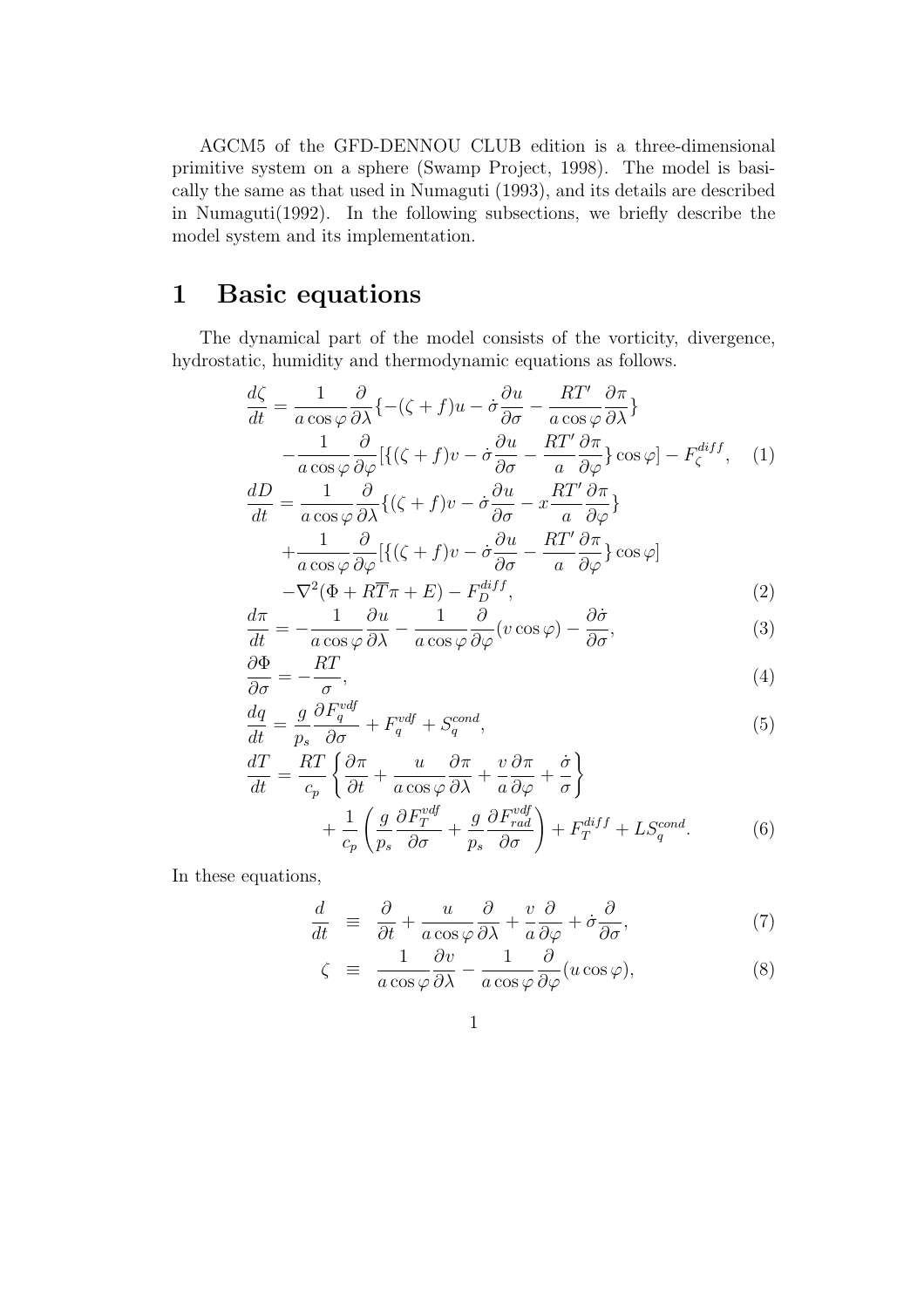$$
D \equiv \frac{1}{a \cos \varphi} \frac{\partial u}{\partial \lambda} + \frac{1}{a \cos \varphi} \frac{\partial}{\partial \varphi} (v \cos \varphi), \tag{9}
$$

$$
\Phi \equiv gz,\tag{10}
$$

$$
\pi \equiv \ln p_s,\tag{11}
$$

where,  $(\lambda, \varphi)$  are the latitudinal and longitudinal coordinates;  $\sigma$  is the vertical coordinate; u, v are the horizontal wind components;  $\dot{\sigma}$  is the vertical wind in  $\sigma$  coordinate; T is temperature; q is specific humidity;  $p_s$  is surface pressure;  $T_q$  is surface temperature;  $\Phi$  is geopotential; f is the Coriolis parameter; a is the radius of the earth;  $g$  is the acceleration of gravity;  $R$  is the gas constant of dry air;  $c_p$  is the atmospheric specific heat at constant pressure; L is the latent heat of water;  $F^{diff}_{\zeta}$  $\zeta^{diff}$ ,  $F_D^{diff}$ ,  $F_T^{diff}$   $F_q^{diff}$  are the horizontal diffusion terms;  $F_u^{vdf}$ ,  $F_v^{vdf}$ ,  $F_T^{vdf}$  $T^{vdf}$ ,  $F_q^{vdf}$  are the vertical diffusion terms; and  $S_q^{cond}$  is the condensation source (loss) of the specific humidity.

The horizontal diffusion terms are represented by a hyper-viscosity type formula,

$$
F^{diff} = -(-1)^n K \nabla^{2n} \tag{12}
$$

for which  $n = 8$  is adopted. The value of K is determined such that the e-folding time of the component with wavenumber 42 is four hours.

## 2 Discretization

The equations are discretized horizontally by a non-alias latitude-longitude grid and are integrated by the pseudo-spectral method with a triangular truncation. The scheme of Arakawa and Suarez (1983) is utilized for discretizing in the vertical direction. The time integration is performed by the use of a leap-frog scheme for the terms of dynamical processes other than dissipative processes, a backward scheme for the terms of physical processes, and an Euler scheme for the horizontal diffusion terms. The time filter of Asselin (1972) is used to remove the computational mode caused by the leap-frog scheme.

## 3 Physical processes

The model contains the following simplified physical processes.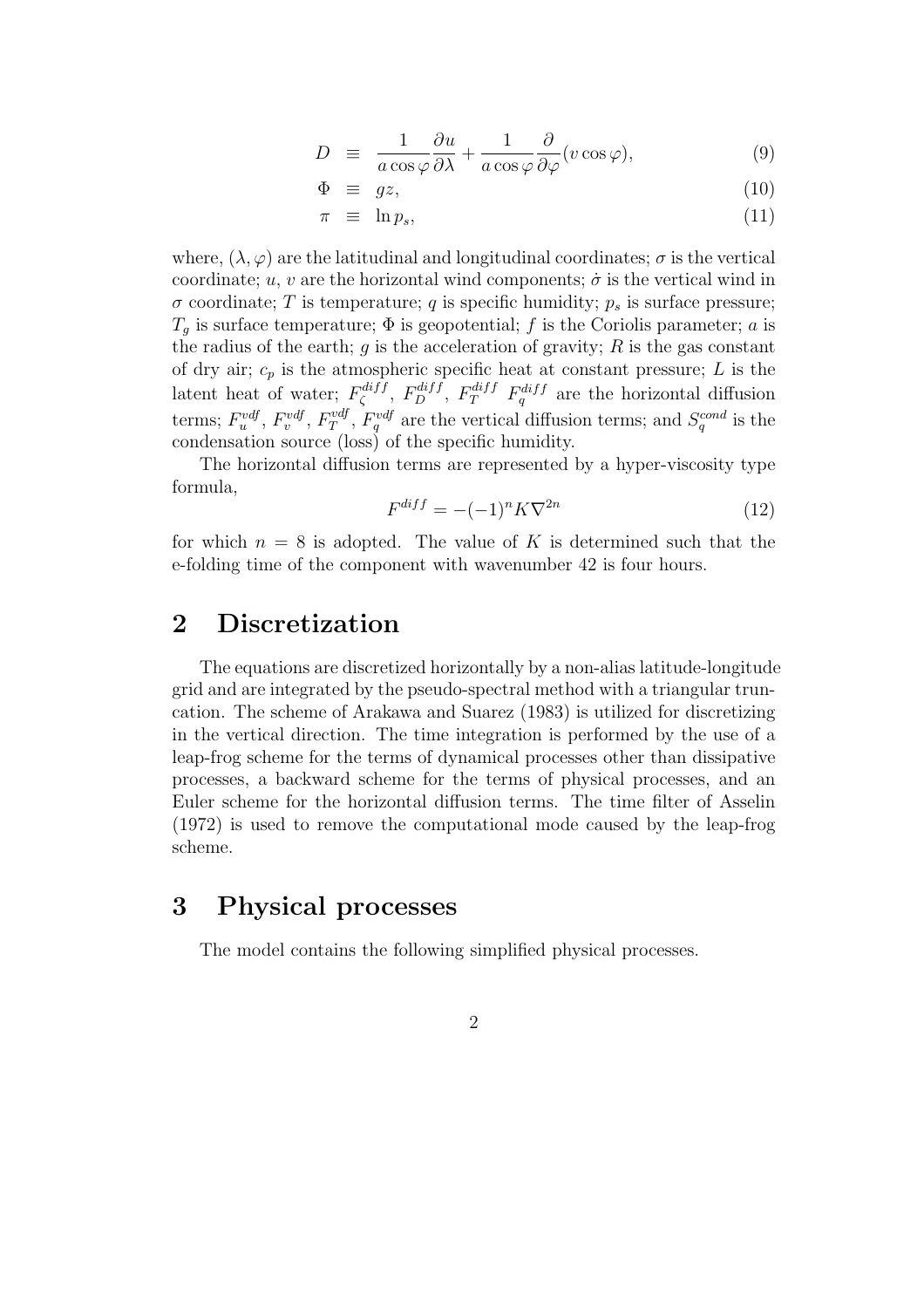#### 3.1 Cumulus parameterization

The cumulus parameterization schemes implemented are the adjustment scheme (Manabe et al., 1965) and Kuo scheme (Kuo, 1974). In the followings, the description of adjustment schmes is given. Condensed water is removed from the system immediately after condensation and hence there are neither rain drops nor clouds.

Moist convective adjustment occurs when the following conditions are satisfied:

- In two neighboring levels, the atmosphere becomes moist unstable, that is , the temperature lapse rate exceeds the moist adiabatic lapse rate.
- Both of the neighboring levels are saturated or oversaturated.

In the process of adjustment, the temperature and specific humidity of the two neighboring levels are instantaneously adjusted to values so that the levels are saturated and the temperature lapse rate between them coincides with the moist adiabatic lapse rate. In due course, moist static energy has to be conserved:

$$
\sum_{l=k-1}^{k} (C_p T_l + Lq_l) \Delta p_l = \sum_{l=k-1}^{k} (C_p \hat{T}_l + L\hat{q}_l) \Delta p_l,
$$
\n(13)

where k is the index of the vertical level. Here,  $\hat{T}, \hat{q}$  denote the values before adjustment, while  $T, q$  denote the values after the adjustment.

The moist unstable condition for layer  $(k, k - 1)$  is evaluated by

$$
ST_{k-1/2} \equiv \hat{T}_k - \hat{T}_{k-1} + \frac{L}{C_p} \left( q^*(\hat{T}_k, p_k) - q^*(\hat{T}_{k-1}, p_{k-1}) \right) - \frac{R}{C_p} \frac{\Delta p_{k-1/2}}{p_{k-1/2}} \frac{\hat{T}_k + \hat{T}_{k-1}}{2}
$$
  
> 0. (14)

The saturation condition of two neighboring levels is simply expressed by

$$
\hat{q}_{k-1} > q^*(\hat{T}_{k-1}, p_{k-1}), \quad \hat{q}_k > q^*(\hat{T}_k, p_k). \tag{15}
$$

The adjusted values  $(T_k, q_k)$  are determined as

$$
T_{k-1} = \hat{T}_{k-1} + \Delta T_{k-1}, \tag{16}
$$

$$
T_k = \hat{T}_k + \Delta T_k, \tag{17}
$$

3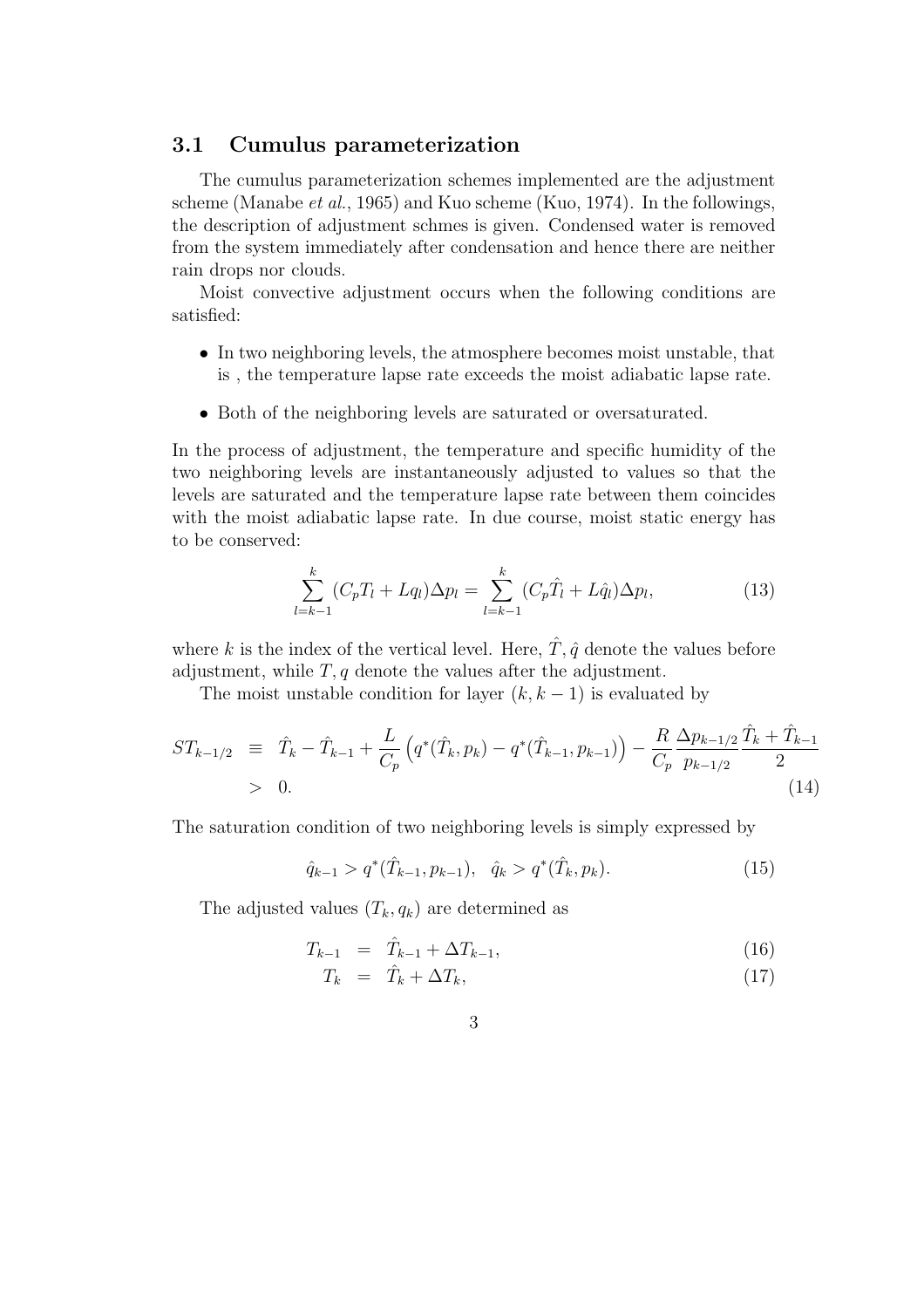$$
q_{k-1} = q^*(\hat{T}_{k-1}, p_{k-1}) + \frac{\partial q^*}{\partial T}\bigg|_{k-1} \Delta T_{k-1},
$$
\n(18)

$$
q_k = q^*(\hat{T}_k, p_k) + \frac{\partial q^*}{\partial T}\bigg|_k \Delta T_k, \tag{19}
$$

$$
\Delta T_k = \frac{(1 + \gamma_{k-1})\Delta p_{k-1} S_{k-1/2} + [1 + \gamma_{k-1} - \kappa \frac{\Delta p_{k-1/2}}{2p_{k-1/2}}] \frac{L}{C_p} \Delta \hat{Q}}{(1 + \gamma_{k-1})(1 + \gamma_k)(\Delta p_{k-1} + \Delta p_k) + \kappa \frac{\Delta p_{k-1/2}}{2p_{k-1/2}} [(1 + \gamma_{k-1})\Delta p_{k-1} - (1 + \gamma_k)\Delta p_k]},
$$
\n(20)

$$
\Delta T_{k-1} = -\frac{(1+\gamma_k)\Delta p_k}{(1+\gamma_{k-1})\Delta p_{k-1}} \Delta T_k + \frac{1}{(1+\gamma_{k-1})\Delta p_{k-1}} \frac{L}{C_p} \Delta T_k, \qquad (21)
$$

where

$$
\gamma_k = \frac{L}{C_p} \left. \frac{\partial q^*}{\partial T} \right|_k, \quad \gamma_{k-1} = \frac{L}{C_p} \left. \frac{\partial q^*}{\partial T} \right|_{k-1}, \tag{22}
$$

$$
\Delta \hat{Q} = (\hat{q}_{k-1} - q^*(\hat{T}_{k-1}, p_{k-1}))\Delta p_{k-1} + (\hat{q}_k - q^*(\hat{T}_k, p_k))\Delta p_k.
$$
 (23)

Precipitation of one column is calculated as

$$
P = \sum_{k=1}^{K} (\hat{q}_k - q_k) \frac{\Delta p_k}{g}.
$$
\n
$$
(24)
$$

These adjustment procedures are applied to all levels until the vertical temperature and moisture profiles converge.

#### 3.2 Large scale condensation

The large scale condensation scheme is applied at each grid point when the value of the specific humidity exceeds its saturation value. The large scale condensation scheme demands that the value of the specific humidity be adjusted to the saturation value. Condensed water is assumed to fall out as rain and is removed from the system immediately. There are no rain drops or clouds, as in the case of the convective adjustment scheme. In the time integration procedure, the large scale condensation scheme is applied just after the convective adjustment scheme.

The condition for large scale condensation can be denoted by

$$
\hat{q} > q^*(\hat{T}, p),\tag{25}
$$

$$
4\,
$$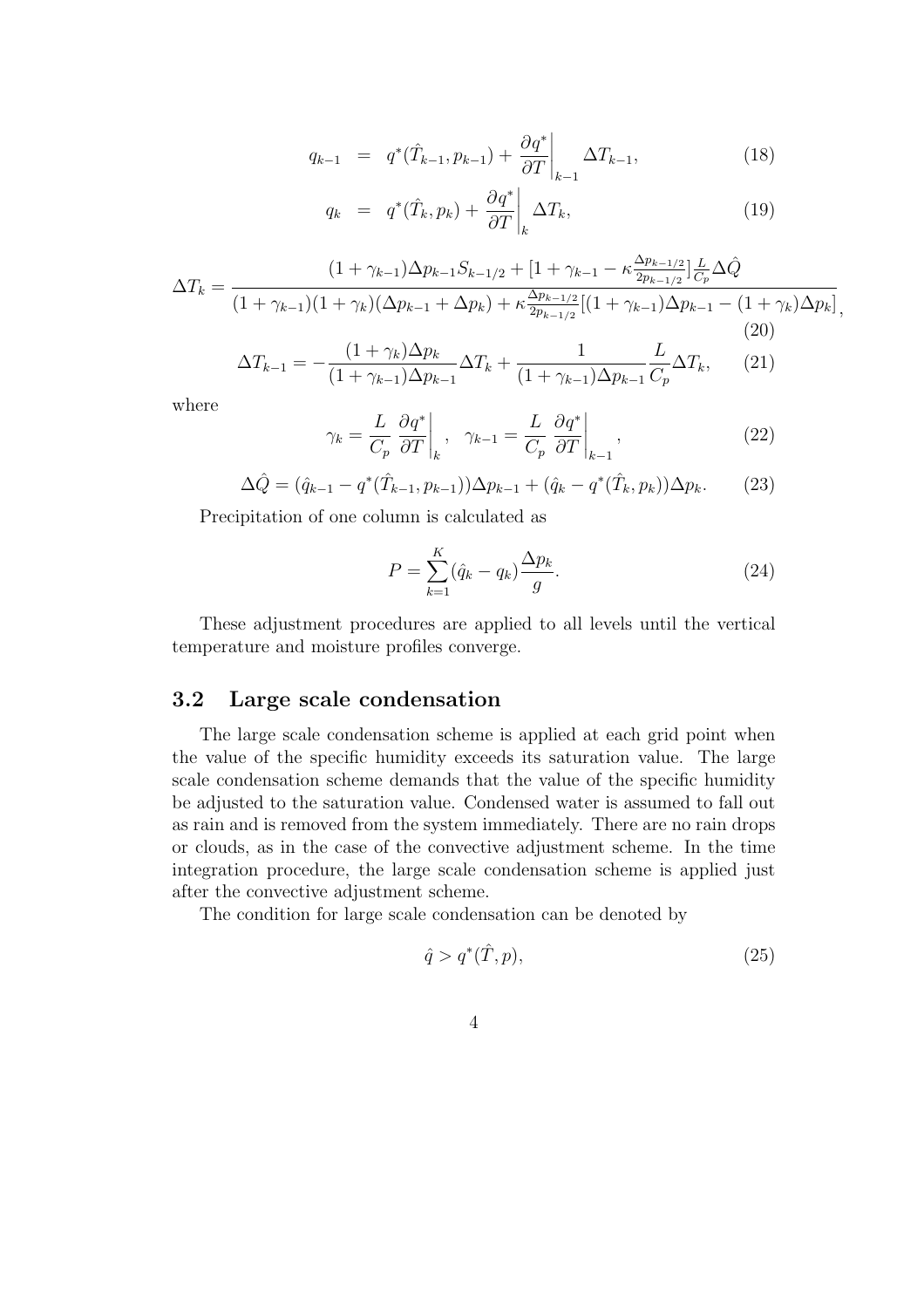where  $\hat{T}$ ,  $\hat{q}$  are the values of temperature and specific humidity before the adjustment. After the large scale condensation adjustment, the values of the temperature and specific humidity become

$$
q = q^*(T, p) \tag{26}
$$

and

$$
C_p T + Lq = C_p \hat{T} + L\hat{q}.
$$
\n
$$
(27)
$$

The solutions to these are obtained by Newton method;

$$
T = \hat{T} + \frac{L}{C_p} \frac{\hat{q} - q^*(\hat{T}, p)}{1 + \frac{L}{C_p} \frac{\partial q^*}{\partial T}},
$$
\n(28)

$$
q = \hat{q} - \frac{L}{C_p} \frac{\partial q^*}{\partial T} \frac{\hat{q} - q^*(\hat{T}, p)}{1 + \frac{L}{C_p} \frac{\partial q^*}{\partial T}}.
$$
\n(29)

The amount of precipitation is calculated by

$$
P = \frac{\Delta p}{g}(\hat{q} - q). \tag{30}
$$

### 3.3 Radiation

Radiative flux is calclated by band model. The effects of scattering of solar radiation is not considered. It is assumed that there are no cloud nor rain drops.

As for longwave radiation, we include only the absorption and emission of water and dry air; the effect of scattering is not included. The absorption coefficients of the longwave radiation are chosen so that the cooling profile of the atmosphere roughly resembles the observed one.

Radiation flux  $F_{R,i}$  is

$$
F_R(z) = (\pi B(T_g) - \pi B(T_s)) \mathcal{T}^f(z, 0) + \pi B(T(z_T)) \mathcal{T}^f(z, z_T) - \int_0^{z_T} \frac{d\pi B}{d\xi} \mathcal{T}^f(z, \xi) d\xi,
$$
  
where  $\mathcal{T}^f(z, z)$  is the flux tangent function between z, z, and  $\pi B =$ 

where  $\mathcal{T}^{f}(z_1, z_2)$  is the flux transfer function between  $z = z_1, z_2$  and  $\pi B \equiv$  $\sigma_{SB}T^4$  is the source function.

The flux transfer function  $\mathcal{T}^f(z_1, z_2)$  is assumed to be given as

$$
\mathcal{T}^{f}(z_1, z_2) = \sum_{i=1}^{N_R} b_i \exp\left(-\delta_R |\tau_{R,i}(z_1) - \tau_{R,i}(z_2)|\right).
$$
 (32)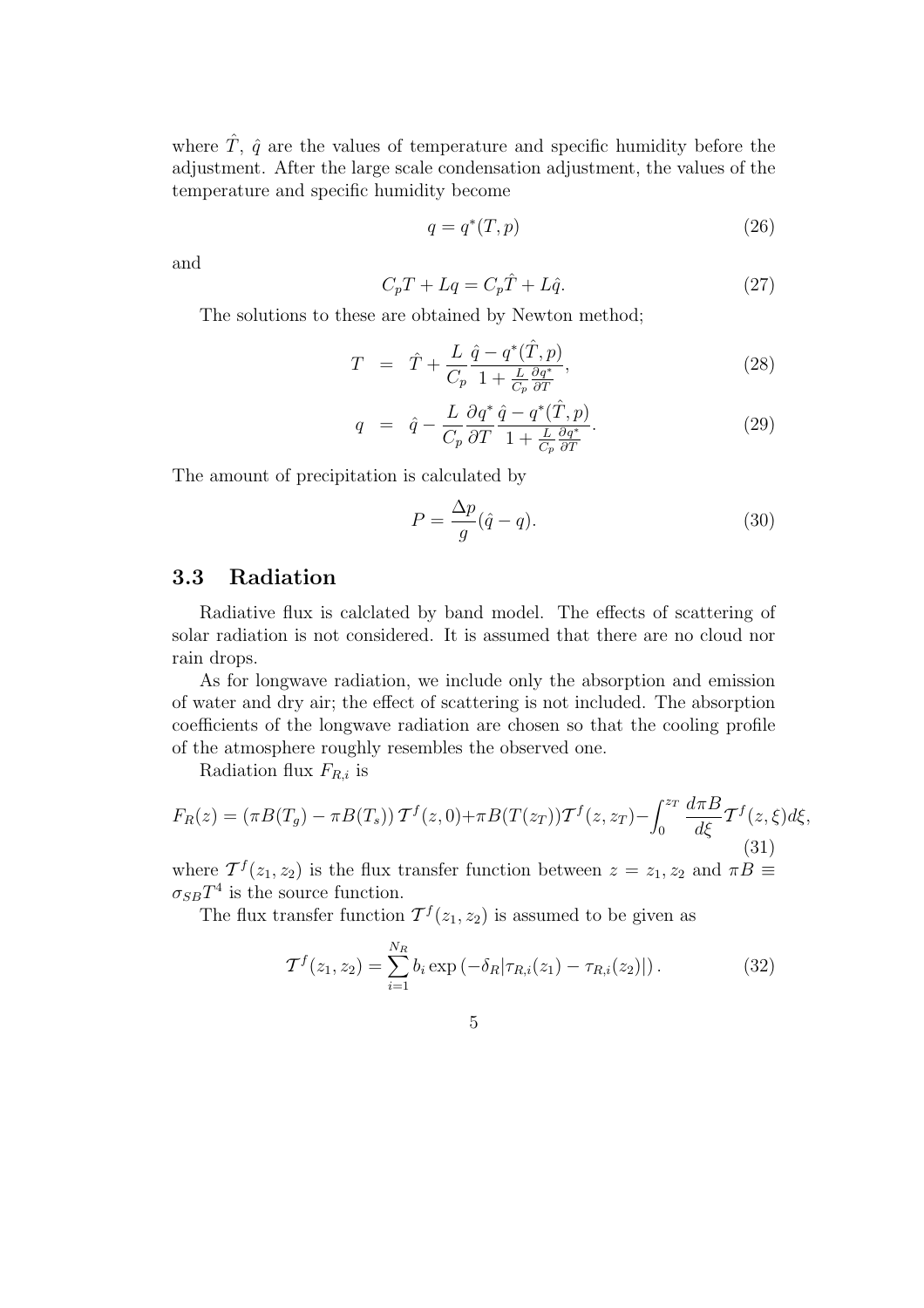Here,  $\tau_i(z)$  is the optical depth whose value at the top of the atmosphere is 0 and  $\overline{r}$ 

$$
\tau_{R,i}(z) = \int_{z}^{\infty} k_{R,i} \rho q dz + \int_{z}^{\infty} \bar{k}_{R,i} \rho dz, \qquad (33)
$$

where  $k_{R,i}$  and  $\overline{k}_{R,i}$  are the absorption coefficients of water vapor and dry air for wavenumber band  $i$ , respectively. The values of these absorption coefficients are assumed to be constant.  $b_i$  is the ratio of the energy for wavenumber band  $i$  to the total radiative energy and is also assumed to be constant. The default value for  $\delta_R$  is 1.5. In most cases,  $N_R$  is set to be 4, three representing water vapor bands and one representing dry air band. The default values of  $k_{R,i}$ ,  $\overline{k}_{R,i}$  and  $b_i$  are summarized in Table 1.

Table 1: The values of constants used in the longwave radiation scheme.

| Band Number 1 2 3         |  |                                     |                                  |
|---------------------------|--|-------------------------------------|----------------------------------|
|                           |  | 8.0 1.0 0.1 0.0                     |                                  |
| $\frac{k_{R,i}}{k_{R,i}}$ |  |                                     | 0.0 0.0 0.0 $5.0 \times 10^{-5}$ |
| $b_i$                     |  | $0.2 \quad 0.1 \quad 0.1 \quad 0.6$ |                                  |

#### 3.4 Vertical mixing

Vertical turbulent mixing is represented by the level II scheme of Mellor and Yamada (1974).

In this scheme of Mellor and Yamada (1974), diffusion coefficients  $K_M$ ,  $K_T$ , and  $K_q$  depends on stability and are given as functions of u, v, and T:

$$
K_M = l^2 \frac{\Delta |\mathbf{v}|}{\Delta z} S_M, \tag{34}
$$

$$
K_T = K_q = l^2 \frac{\Delta |\mathbf{v}|}{\Delta z} S_H.
$$
\n(35)

Following Blakadar(1962), the mixing length  $l$  is evaluated by

$$
l = \frac{\kappa z}{1 + \kappa z / l_0},\tag{36}
$$

where  $l_0 = 300$  m and  $\kappa = 0.4$  is the Kárman constant.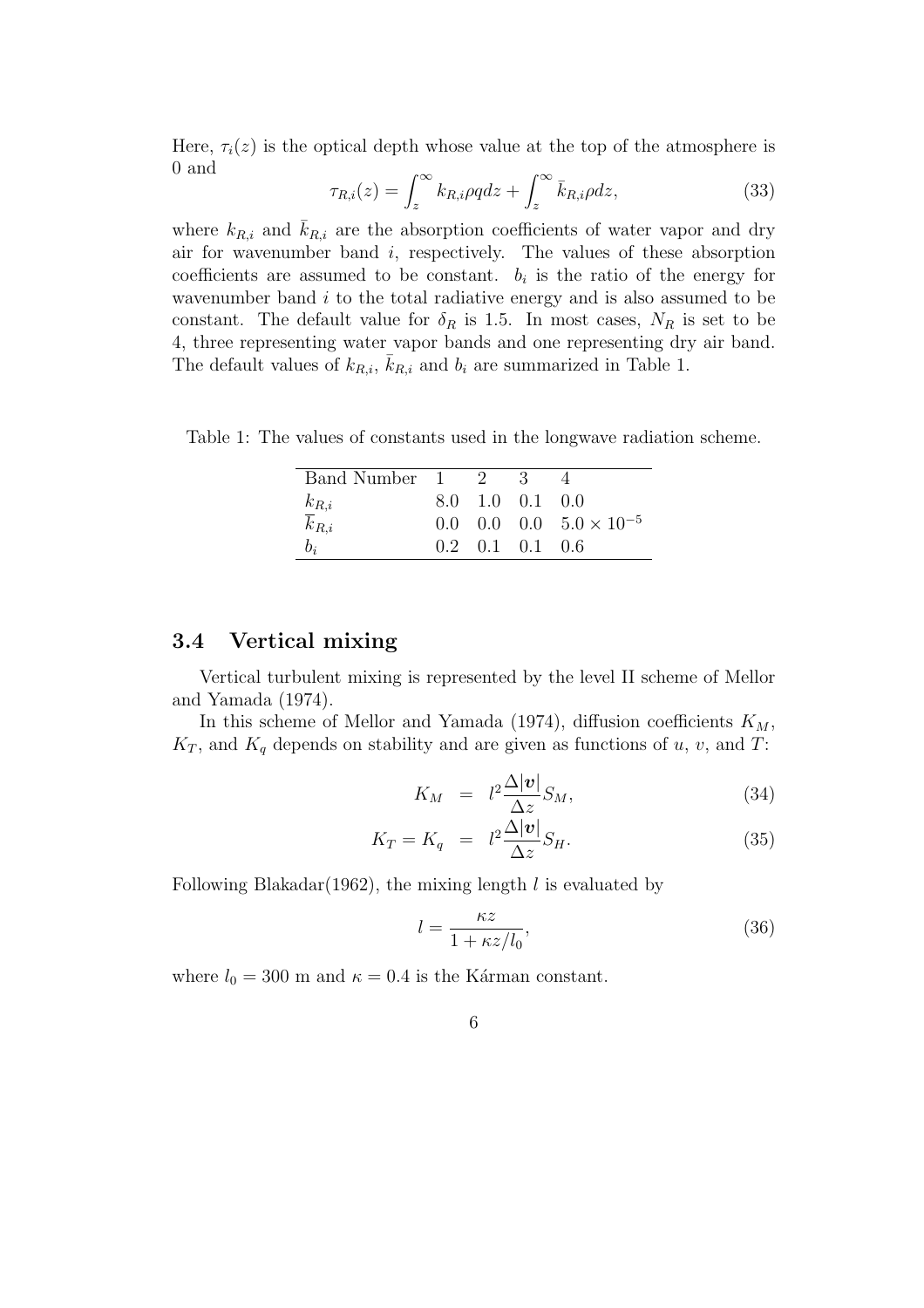In these expressions,  ${\cal S}_{\cal M}$  and  ${\cal S}_{\cal H}$  are given as functions of the Richardson number.

$$
S_M = B_1^{1/2} (1 - R_f)^{1/2} \widetilde{S_M}^{3/2}, \tag{37}
$$

$$
S_H = B_1^{1/2} (1 - R_f)^{1/2} \widetilde{S_M}^{1/2} \widetilde{S_H}, \tag{38}
$$

where

$$
\widetilde{S_H} = \frac{\alpha_1 - \alpha_2 R_f}{1 - R_f},\tag{39}
$$

$$
\widetilde{S_M} = \frac{\beta_1 - \beta_2 R_f}{\beta_3 - \beta_4 R_f} \widetilde{S_H}.
$$
\n(40)

 $\mathcal{R}_f$  is the flux Richardson number, given as

$$
R_f = \frac{1}{2\beta_2} \left[ \beta_1 + \beta_4 R_{iB} - \sqrt{(\beta_1 + \beta_4 R_{iB})^2 - 4\beta_2 \beta_3 R_{iB}} \right],\tag{41}
$$

where  $\mathcal{R}_{iB}$  is the bulk Richardson number and

 $\alpha_1 = 3A_2\gamma_1,$  (42)

$$
\alpha_2 = 3A_2(\gamma_1 + \gamma_2), \tag{43}
$$

$$
\beta_1 = A_1 B_1 (\gamma_1 - C_1), \tag{44}
$$

$$
\beta_2 = A_1[B_1(\gamma_1 - C_1) + 6A_1 + 3A_2], \tag{45}
$$

$$
\beta_3 = A_2 B_1,\tag{46}
$$

$$
\beta_4 = A_2[B_1(\gamma_1 + \gamma_2) - 3A_1], \tag{47}
$$

$$
(A_1, B_1, A_2, B_2, C_1) = (0.92, 16.6, 0.74, 10.1, 0.08),
$$
\n<sup>(48)</sup>

$$
\gamma_1 = \frac{1}{3} - \frac{2A_1}{B_1}, \quad \gamma_2 = \frac{B_2}{B_1} + 6\frac{A_1}{B_1}.\tag{49}
$$

 $R_{iB}$  is defined as

$$
R_{iB} = \frac{\frac{q}{\theta_s} \frac{\Delta \theta}{\Delta z}}{\left(\frac{\Delta u}{\Delta z}\right)^2 + \left(\frac{\Delta v}{\Delta z}\right)^2}.
$$
\n(50)

Here, the value of  $(\Delta \bullet)$  at the vertical level  $k - 1/2$  is evaluated as  $\bullet_k - \bullet_{k-1}$ .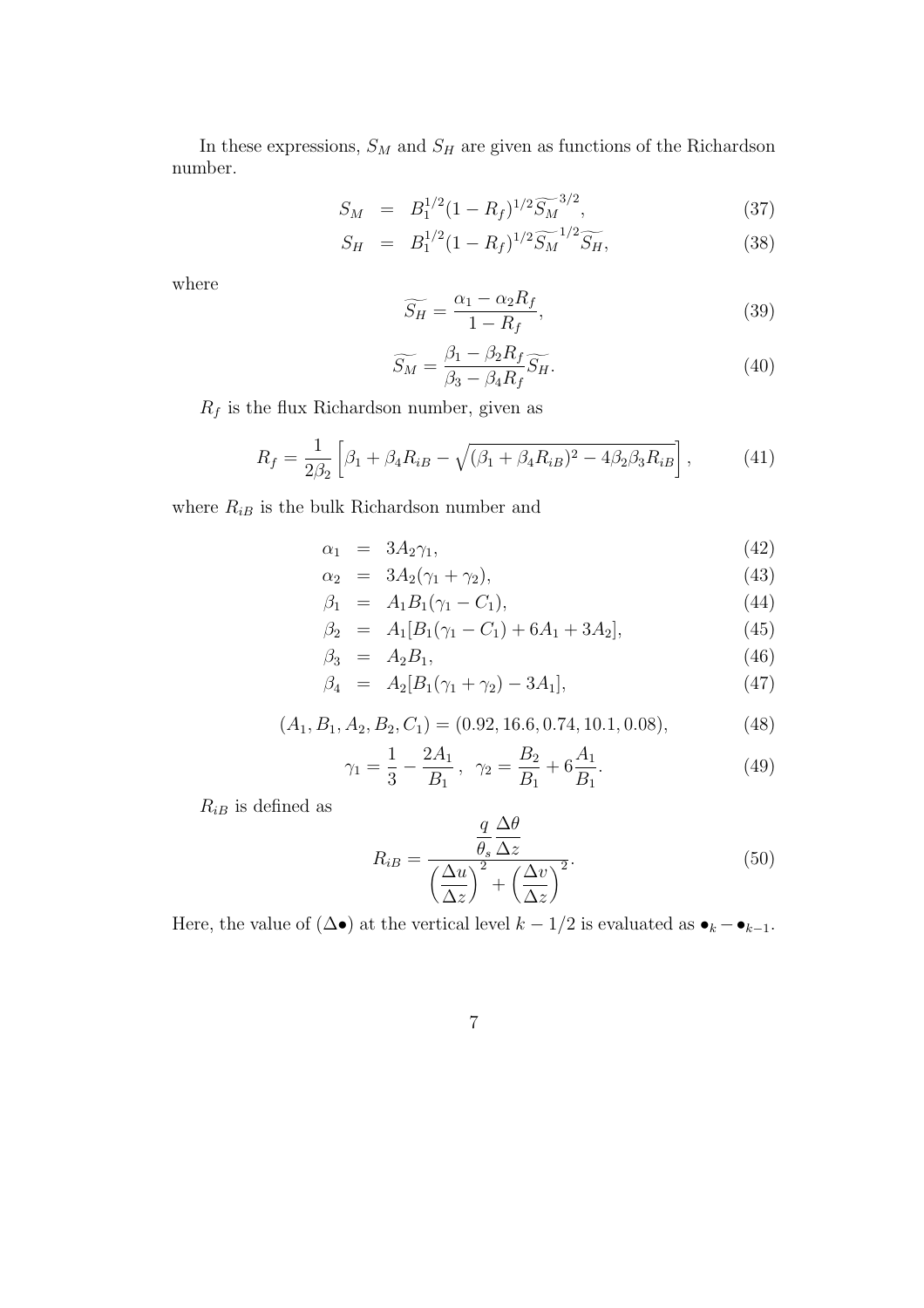## 3.5 Surface flux

The surface fluxes of momentum, heat and water vapor are evaluated by the bulk formulae

$$
(F_{\lambda})_{1/2} = -\rho_s C_M |\mathbf{v}_1| u_1, \qquad (51)
$$

$$
(F_{\varphi})_{1/2} = -\rho_s C_M |\mathbf{v}_1| u_1, \tag{52}
$$

$$
(F_T)_{1/2} = \rho_s C_p C_H |\mathbf{v}_1| (T_g - (\frac{T}{\Pi_1})), \tag{53}
$$

$$
(F_q)_{1/2} = \rho_s \beta C_E |\mathbf{v}_1| (q^*(T_g, p_s) - q_1), \qquad (54)
$$

where the suffix  $1/2$  indicates that these are the value at the vertical level 1/2.

Following Louis *et al.* (1982), the bulk coefficients  $C_M$ ,  $C_H$ , and  $C_E$  are determined by

$$
C_M = \begin{cases} C_{M0} \left( 1 + 10 R_{iB} / \sqrt{1 + 5 R_{iB}} \right)^{-1} & R_{iB} \ge 0, \\ C_{M0} \left[ 1 - 10 R_{iB} \left( 1 + 75 C_{M0} \sqrt{\frac{z_1}{z_{M0}} |R_{iB}|} \right)^{-1} \right] & R_{iB} < 0, \end{cases}
$$
(55)

$$
C_H = C_E = \begin{cases} C_{H0} \left( 1 + 15 R_{iB} / \sqrt{1 + 5 R_{iB}} \right)^{-1} & R_{iB} \ge 0, \\ C_{H0} \left[ 1 - 15 R_{iB} \left( 1 + 75 C_{H0} \sqrt{\frac{z_1}{z_{M0}} |R_{iB}|} \right)^{-1} \right] & R_{iB} < 0, \end{cases}
$$
(56)

where  $R_{iB}$  is the bulk Richardson number evaluated by

$$
R_{iB} = \frac{\frac{g}{\theta_s}(\theta_1 - \theta_g)/g}{(u_1/z_1)^2} = \frac{g}{\theta_s} \frac{T_1(p_s/p_1)^\kappa - T_g}{u_1^2/z_1}.
$$
 (57)

 $C_{M0}$  and  $C_{H0}$  are the bulk coefficients for neutral case:

$$
C_{M0} = \left(\frac{\kappa}{\ln\left(\frac{z_1}{z_{M0}}\right)}\right),\tag{58}
$$

$$
C_{H0} = \left(\frac{\kappa}{\ln\left(\frac{z_1}{z_{H0}}\right)}\right),\tag{59}
$$

where  $z_{M0}$  and  $z_{H0}$  are the roughness parameters of the surface. The values are  $10^{-4}$ m.